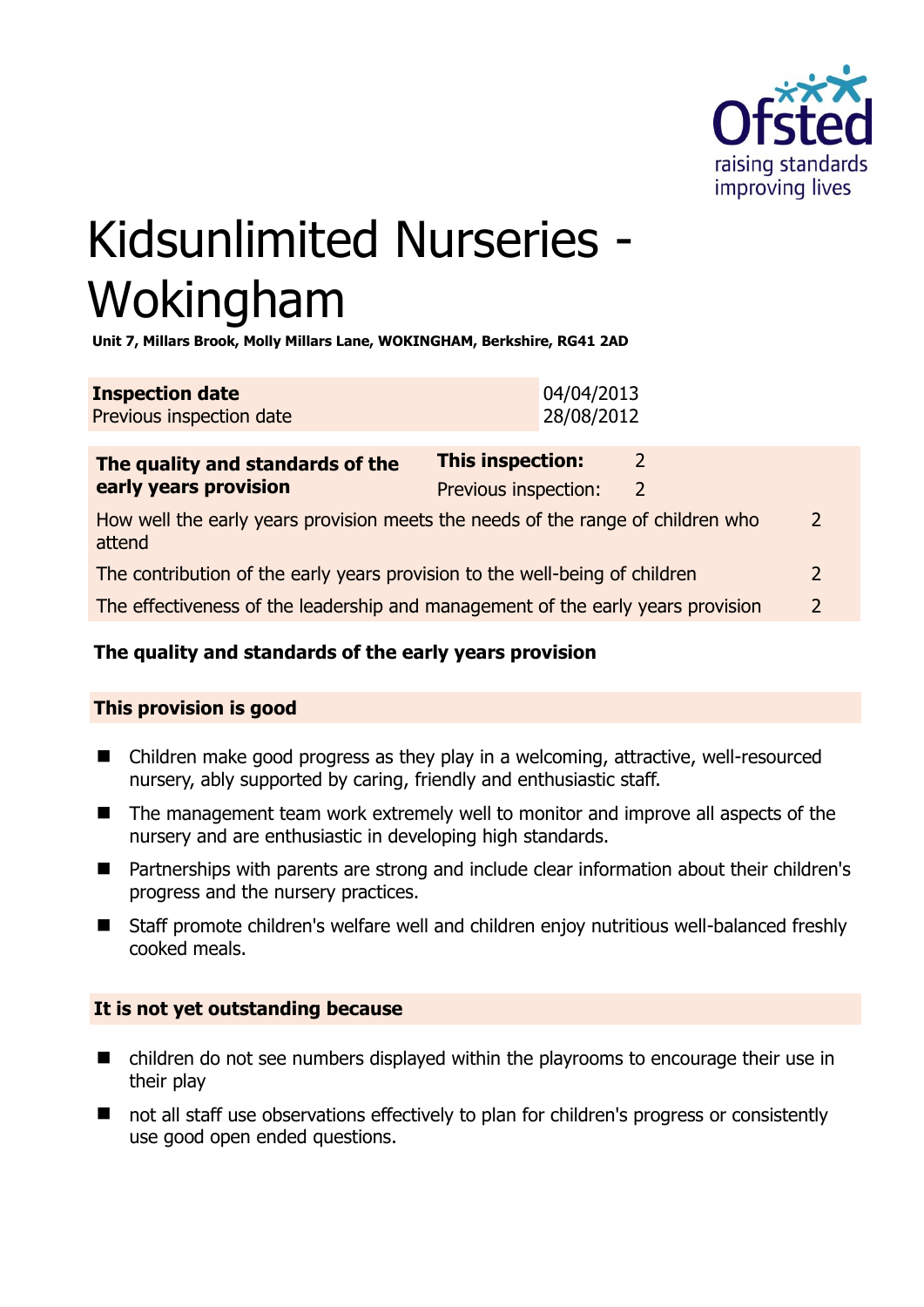# **Information about this inspection**

Inspections of registered early years provision are:

- $\blacksquare$  scheduled at least once in every inspection cycle the current cycle ends on 31 July 2016
- scheduled more frequently where Ofsted identifies a need to do so, for example where provision was previously judged inadequate
- **•** brought forward in the inspection cycle where Ofsted has received information that suggests the provision may not be meeting the legal requirements of the Early Years Foundation Stage or where assessment of the provision identifies a need for early inspection
- **•** prioritised where we have received information that the provision is not meeting the requirements of the Early Years Foundation Stage and which suggests children may not be safe
- scheduled at the completion of an investigation into failure to comply with the requirements of the Early Years Foundation Stage.

The provision is also registered on the voluntary and compulsory parts of the Childcare Register. This report includes a judgment about compliance with the requirements of that register.

# **Inspection activities**

- п The inspector observed children in the early years age group in all playrooms and in the outdoor play area.
- The inspector observed the staff practice and talked to them throughout the inspection.
- The inspector completed a joint observation and held a meeting with the manager.
- The inspector reviewed documents and records including children's development records.
- The inspector considered parents' views spoken to at the inspection.

# **Inspector**

Carol Willett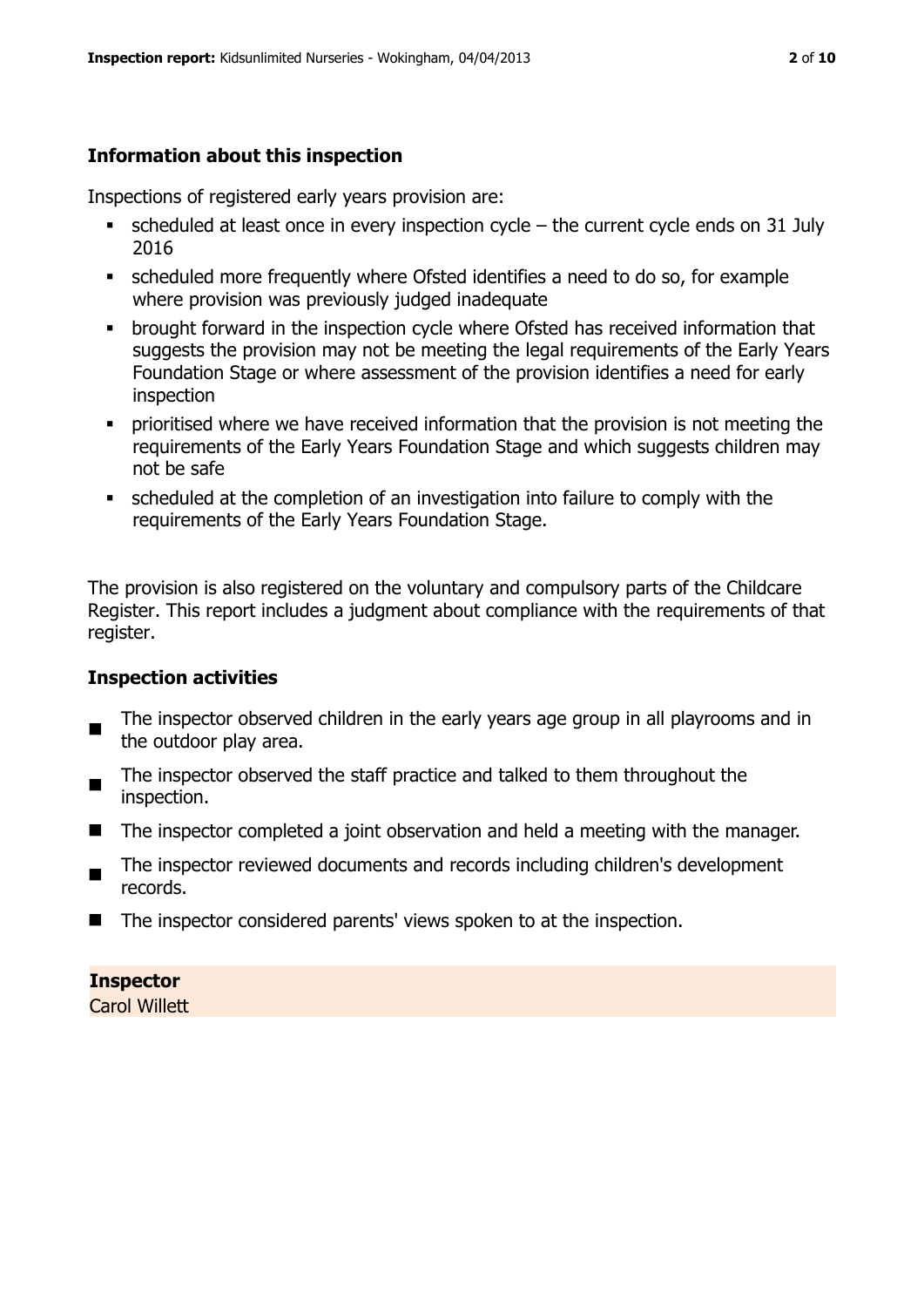#### **Full Report**

#### **Information about the setting**

Kidsunlimited Wokingham is part of the of Kidsunlimited nursery chain. The nursery registered in 2012 on the Early Years Register and both the compulsory and voluntary parts of the Childcare Register. The nursery operates within a purpose-built building in Wokingham, Berkshire. Children play in five age related base rooms. They share access to an enclosed outdoor play area. The nursery is open each weekday from 7.30am to 6.00pm all year round, excluding bank holidays. There are currently 92 children on roll in the early years age group. The nursery is in receipt of free early education funding for children aged three and four years. It supports children with special educational needs and/or disabilities. The nursery employs 28 members of staff, including the manager, the cook and housekeeper and relief staff. Of the permanent staff, four are unqualified and three staff are working towards childcare qualifications. One of these is currently completing a Foundation Stage Degree. The manager is qualified to degree level.

#### **What the setting needs to do to improve further**

#### **To further improve the quality of the early years provision the provider should:**

- increase opportunities for children to see numbers in play rooms so they recognise numbers and use them in their play
- enhance children's learning opportunities by developing all staff's skills in using observations for planning and in the use of open ended questioning.

#### **Inspection judgements**

#### **How well the early years provision meets the needs of the range of children who attend**

Children make good progress as staff have a good knowledge of the learning and development requirements. Staff provide a safe stimulating play environment. Consequently, children confidently explore the wide range of high quality toys in agerelated base rooms. Babies can freely access the crawl-in sand tray in their play room and enjoy seeing themselves in mirrors. Children enjoy exploring their senses when using shaving foam, paint and playdough. Staff positively support communication and language skills linked to children's interests. For example, there are posters of vehicles and a range of resources to develop building and role play, which also ably support children's understanding of the world. Children develop early reading skills as they find their name when they arrive. They identify the first letter of their name as they find their drinking cups. Staff introduce lots of counting as children play. However, there are fewer examples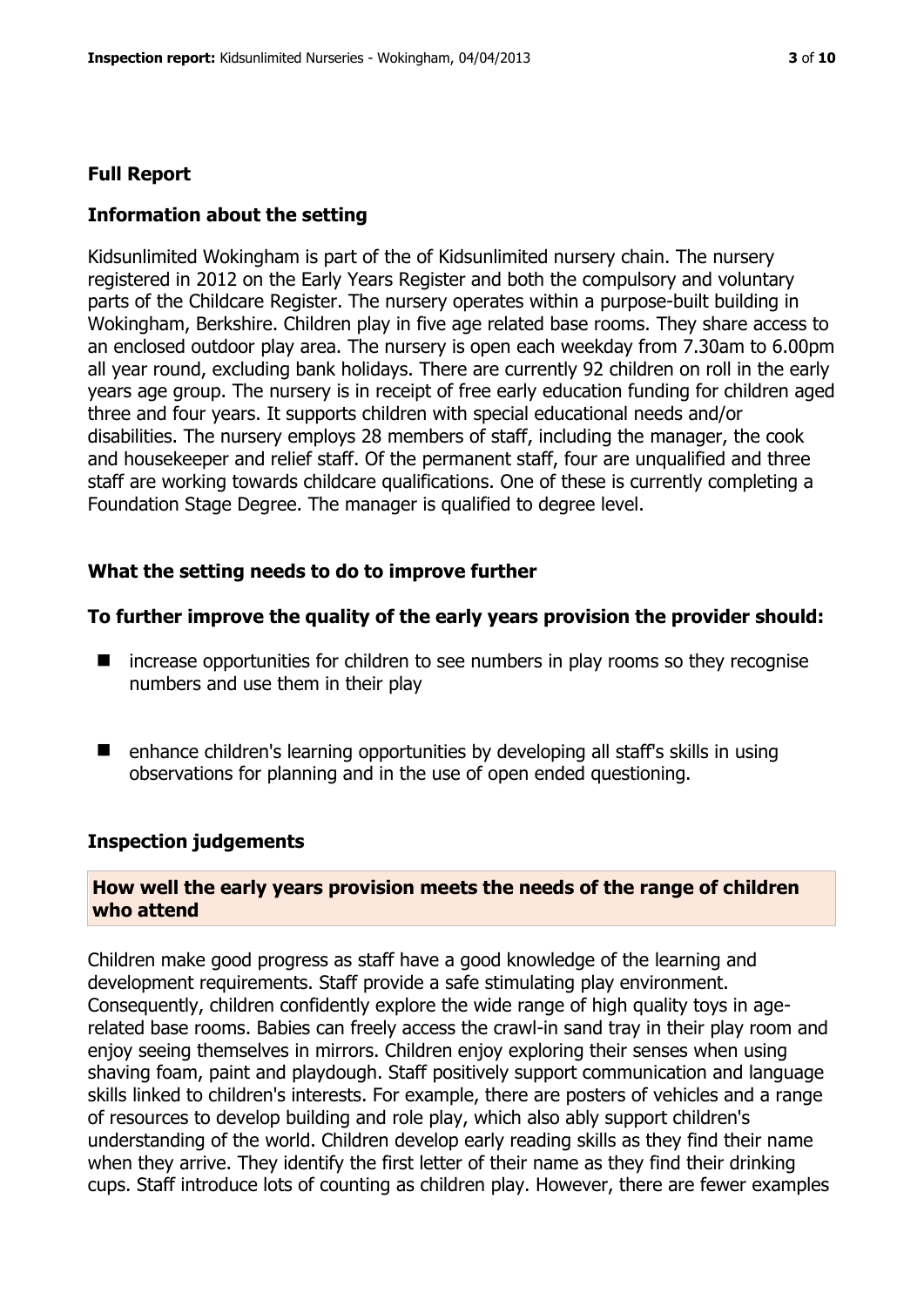of number displays and this limits children's use of numbers in their play. Older children competently use a computer, showing good skills with the mouse as they manoeuvre around the programmes. Staff have a good awareness of the importance of outdoor play. They ensure children have good access to a full range of activities outdoors, all year round. Children thoroughly enjoy exercising as they ride bikes and enjoy climbing the steps up to the tree house. They play in the sand as they dig and make castles on 'the beach'. They have outdoor books and good opportunities to draw on chalk boards. Children's understanding of the world increases as they plant and grow seeds and bulbs in the digging areas. They are excited about the arrival of two guinea pigs. Children are fully involved in the process through visiting the pet shop to choose their pets and in naming and caring for them.

Overall, children are supported well by the staff who effectively plan adult-led activities to encourage new skills and knowledge. For example, staff join in conversations with children and introduce new words and ideas as they develop imaginative play about hospitals and nurses. However, not all staff are confident in the use of open ended questions to fully develop children's emerging language skills. Sometimes staff do not make the most of books to encourage children's knowledge when linked to activities. Parents meet regularly with staff to discuss children's achievements and progress. Children's development records include written observations and photographs and show their achievements and next steps for learning. There is some inconsistency in the standard of recording, however, and the management team are aware and have plans to improve this area. Overall, managers have very good support systems in place to develop staff skills. Staff effectively implement the progress check for children aged two years. They provide well written summaries of children's progress, which they share with parents. There are good systems to identify children with special educational needs. Staff follow good procedures and work effectively with other agencies to support children's individual need and plans for learning.

#### **The contribution of the early years provision to the well-being of children**

Children are happy and settle quickly at the nursery. The key person system effectively enables staff to have a thorough understanding of each child's needs and abilities. Babies feel secure as staff follow their individual home routines and staff are caring and kind. This helps babies settle well to sleep, and confidently explore the interesting playroom. Older children enjoy purposeful play; they are confident in the familiar daily routines and behave well. Staff are friendly and attentive and intervene appropriately. They provide clear explanations in a kindly way when behaviour in not acceptable. This means children learn right from wrong and to care about their friends. Children have a clear sense of belonging; they happily approach adults for help and cuddles as needed. The positive relationships with staff enable children to be happy and confident in their play. Staff encourage children to be independent and to take responsibility. Children readily help tidy up, independently access the toilets and get their coats for outside play. This helps prepare children for school.

Children develop a good awareness of healthy lifestyles. They enjoy freshly cooked, appetizing meals and eat as much as they want to satisfy their appetites. Menus are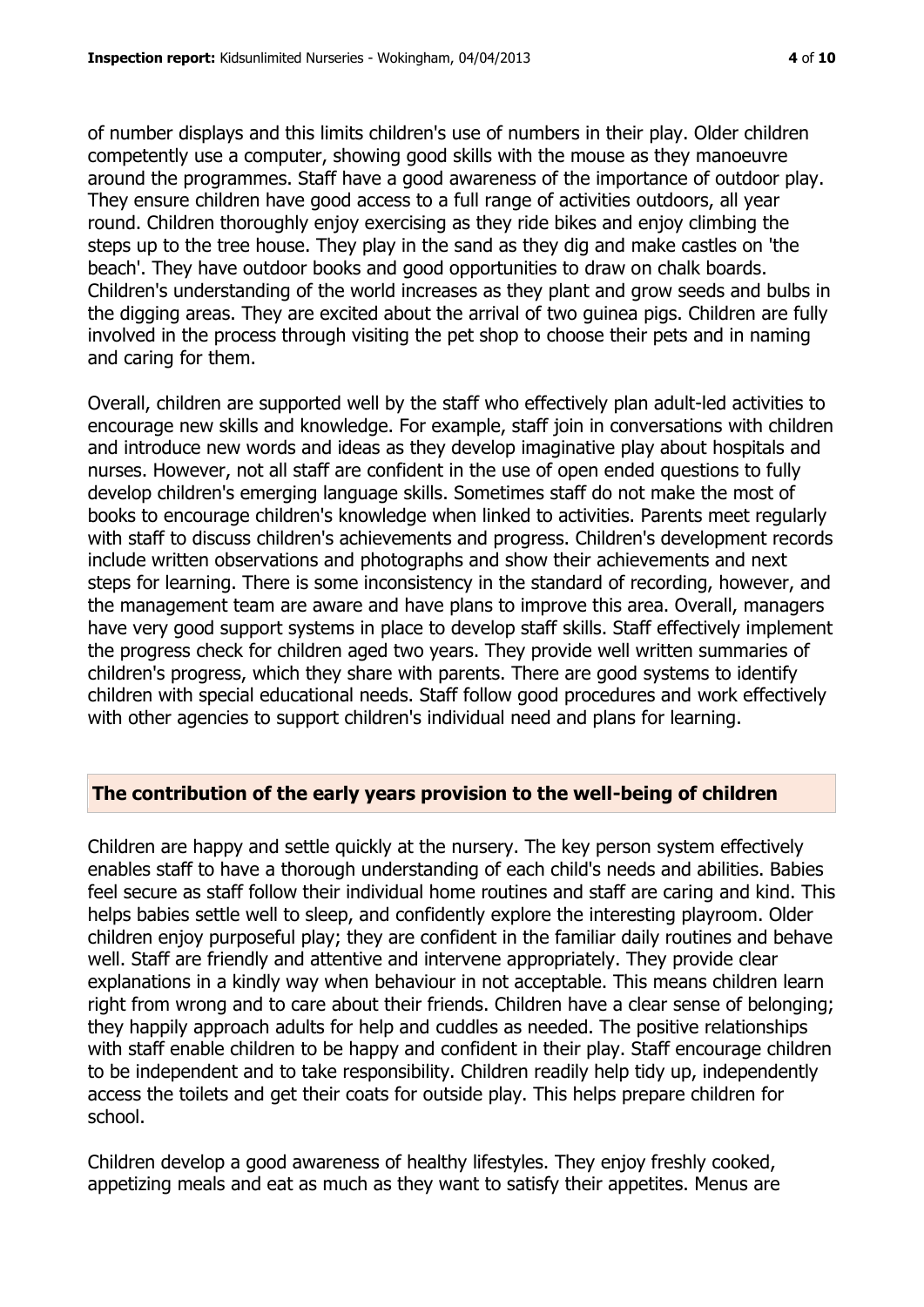healthy and well balanced as the nursery seeks advice from a nutritional advisor. Staff follow rigorous safety procedures for children's dietary requirements. Children competently use a water dispenser as they learn to recognise when they are thirsty. Children's physical development is well fostered as they play outside in all weathers. They enjoy using a wide range of stimulating resources in the inviting outside play area. Older children show excellent coordination skills as they skillfully ride a range of wheeled toys.

Staff follow robust hygiene procedures to prevent the risk of cross infection. Visitors are requested to use an anti-bacterial hand scrub before entering the nursery. Children learn about the importance of keeping themselves safe. They practise regular fire drills so they know what to do in an emergency. Older children learn to use the stairs safely as they go out to play. Children are aware of safety rules within the nursery. They know they must not run inside and need to be careful of others when using wheeled toys outside. Staff manage children's move to other rooms well. All children use the outdoor play areas together for part of the day so they become familiar with staff and other children. There are effective systems in place when children move on to school as the nursery is developing links with local schools.

# **The effectiveness of the leadership and management of the early years provision**

Leadership and management of the nursery is very strong. The manager and deputy work very effectively together to lead a caring, enthusiastic staff team. The systems for risk assessing the nursery are very good and well documented. This helps ensure children play in very safe, stimulating, child-friendly play areas both inside and out. Children stay safe as the company has rigorous safeguarding procedures in place. Staff clearly understand their responsibilities to safeguard children and effectively fulfill requirements when children have more serious accidents. They receive thorough health and safety, and safeguarding training during the company induction progress. The nursery displays safeguarding information so parents and staff are aware of the nursery's child protection responsibilities. Parents can also access all policies on the nursery website. The premises are extremely secure with coded access to all areas of the nursery. Visitors show identification and a record is made.

Recruitment, induction and appraisal systems are strong so children are well supported in their learning by well qualified and confident staff. Staff are enthusiastic to develop their skills and knowledge. They have access to in-house on line training systems and are supported to take higher level qualifications. There are very good systems in place for identifying and rewarding good quality staff performance through effective supervision and appraisal systems. Staff performing less well are quickly identified and support put in place. The management team have a thorough understanding of their responsibilities to ensure they meet learning and development requirements. The company has effective methods for observing and recording children's learning and interests, which staff use well to aid their planning. There are well established systems for monitoring the nursery, which include peer observations to identify any staff training needs.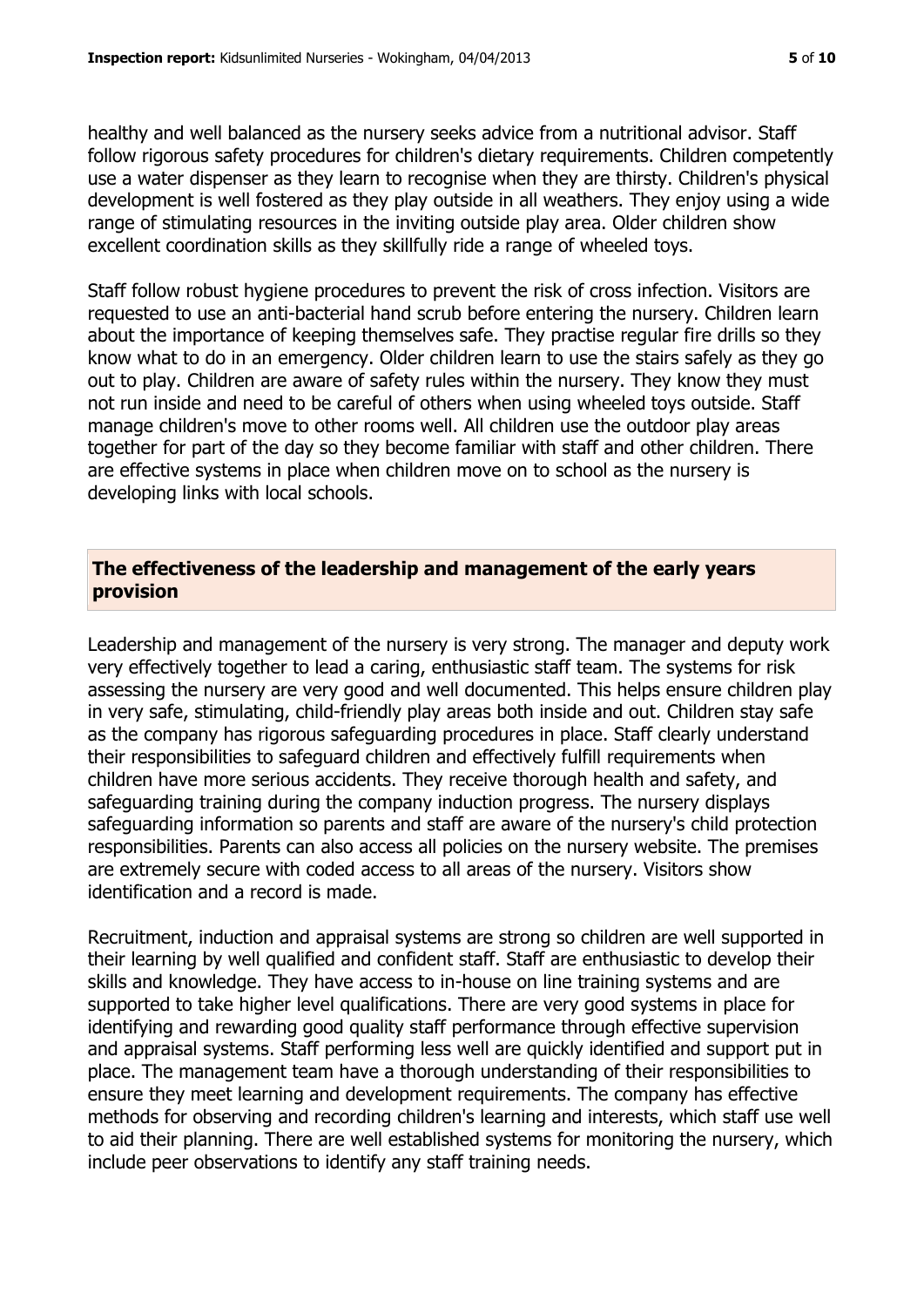The manager is well supported by the company early years manager and both are highly motivated to provide excellent care and learning for all children. Staff and parents contribute to the self-evaluation process which effectively identifies areas for future development. Staff continually observe the children and make changes to ensure children's needs are met. For example, they have moved the babies to a smaller cosier base room, which better supports their emotional security. Parents are kept well informed of any changes. Partnerships with parents are very positive. They are very happy with the support and care and learning their children receive. They feel staff are very friendly, caring and approachable and they appreciate the high quality meals, premises and resources. They feel well informed about their children's time at the nursery through regular discussions and meetings.

#### **The Childcare Register**

| The requirements for the compulsory part of the Childcare Register are | Met |
|------------------------------------------------------------------------|-----|
| The requirements for the voluntary part of the Childcare Register are  | Met |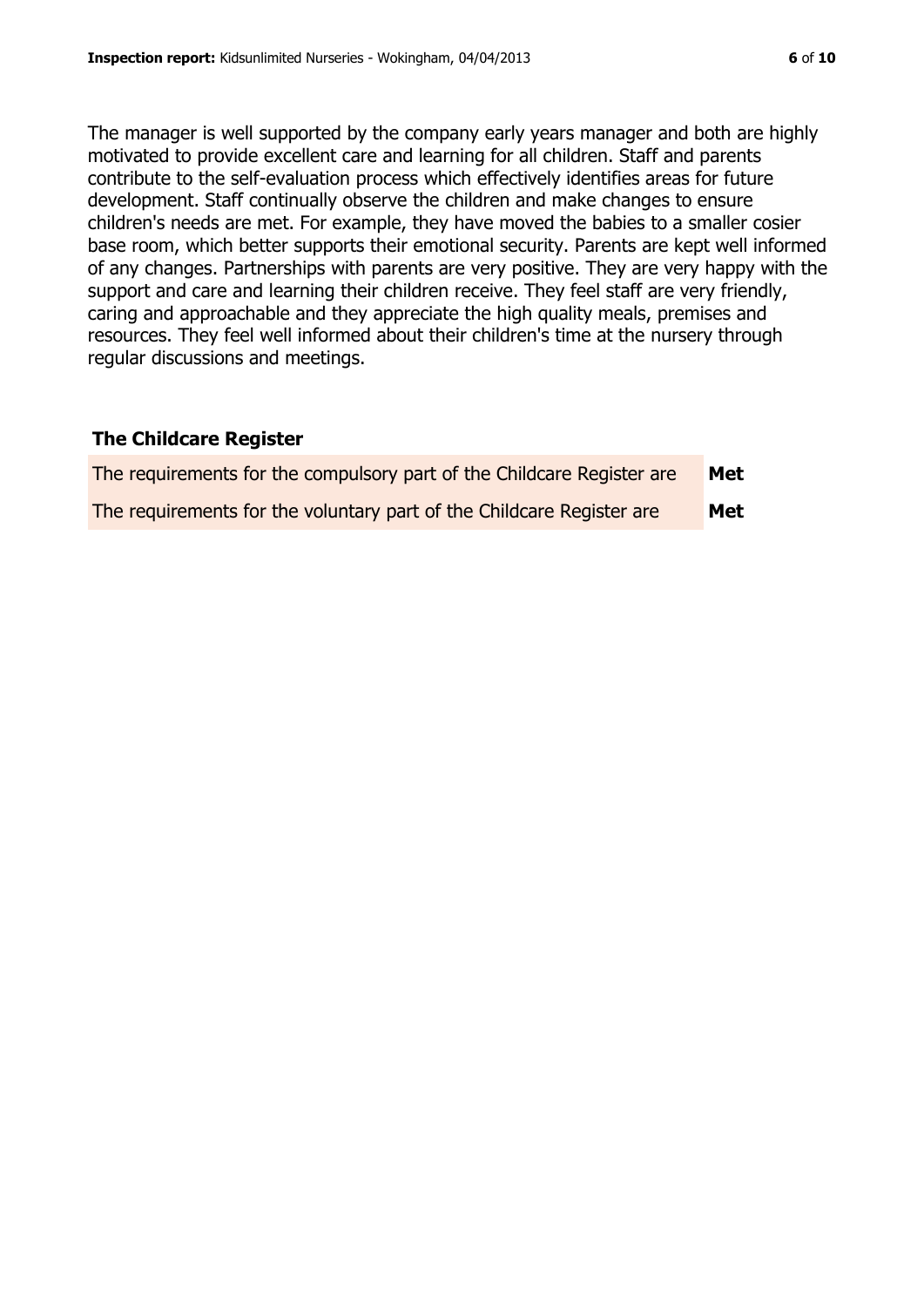# **What inspection judgements mean**

# **Registered early years provision**

| Grade   | <b>Judgement</b> | <b>Description</b>                                                                                                                                                                                                                                                                                                                                                                 |
|---------|------------------|------------------------------------------------------------------------------------------------------------------------------------------------------------------------------------------------------------------------------------------------------------------------------------------------------------------------------------------------------------------------------------|
| Grade 1 | Outstanding      | Outstanding provision is highly effective in meeting the needs<br>of all children exceptionally well. This ensures that children are<br>very well prepared for the next stage of their learning.                                                                                                                                                                                   |
| Grade 2 | Good             | Good provision is effective in delivering provision that meets<br>the needs of all children well. This ensures children are ready<br>for the next stage of their learning.                                                                                                                                                                                                         |
| Grade 3 | Satisfactory     | Satisfactory provision is performing less well than expectations<br>in one or more of the key areas. It requires improvement in<br>order to be good.                                                                                                                                                                                                                               |
| Grade 4 | Inadequate       | Provision that is inadequate requires significant improvement<br>and/or enforcement action. The provision is failing to give<br>children an acceptable standard of early years education and/or<br>is not meeting the safeguarding and welfare requirements of<br>the Early Years Foundation Stage. It will be inspected again<br>within 12 months of the date of this inspection. |
| Met     |                  | The provision has no children on roll. The inspection judgement<br>is that the provider continues to meet the requirements for<br>registration.                                                                                                                                                                                                                                    |
| Not met |                  | The provision has no children on roll. The inspection judgement<br>is that the provider does not meet the requirements for<br>registration.                                                                                                                                                                                                                                        |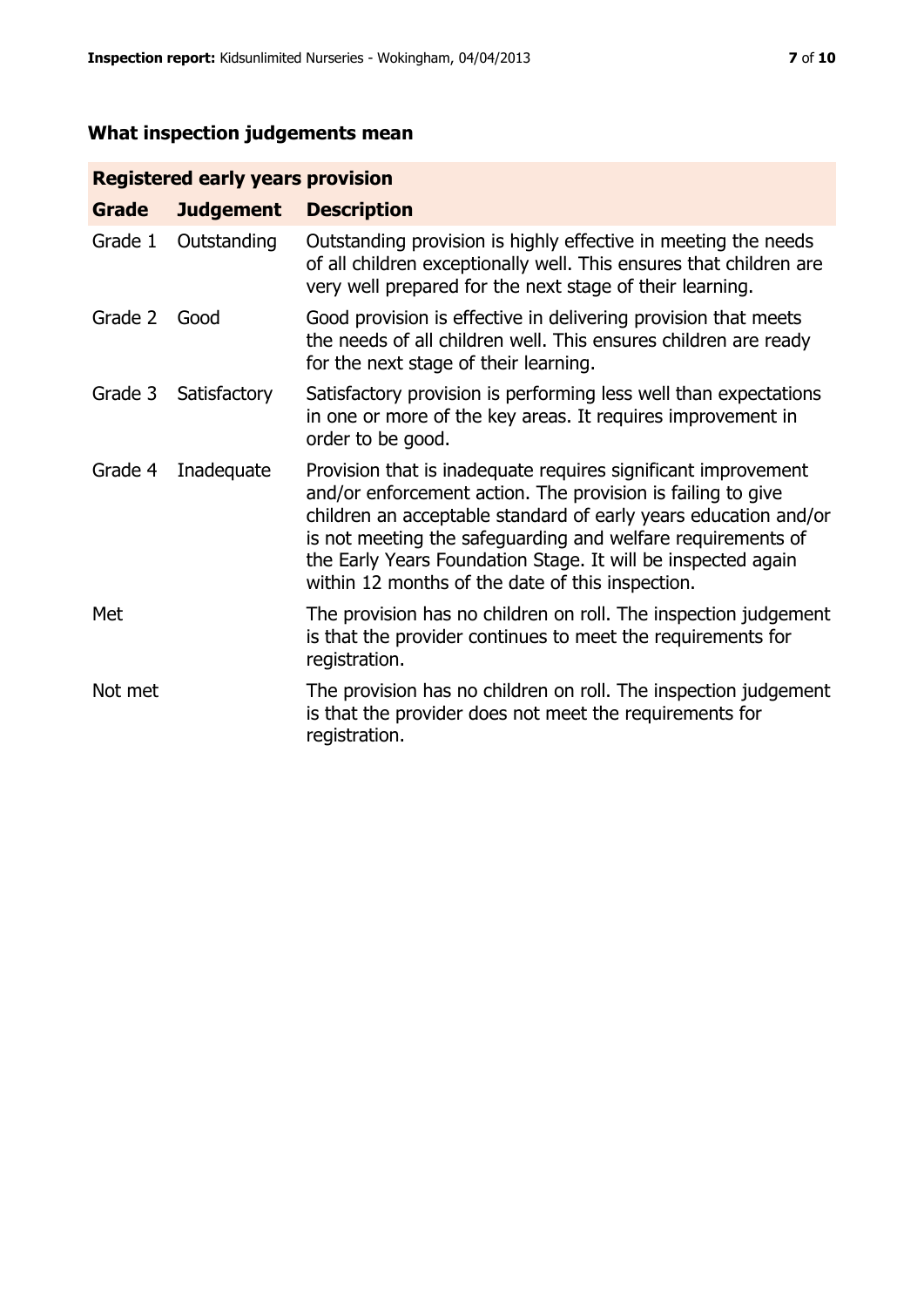#### **Inspection**

This inspection was carried out by Ofsted under sections 49 and 50 of the Childcare Act 2006 on the quality and standards of provision that is registered on the Early Years Register. The registered person must ensure that this provision complies with the statutory framework for children's learning, development and care, known as the Early Years Foundation Stage.

# **Setting details**

| Unique reference number       | EY439405                 |
|-------------------------------|--------------------------|
| <b>Local authority</b>        | Wokingham                |
| <b>Inspection number</b>      | 888235                   |
| <b>Type of provision</b>      | Full-time provision      |
| <b>Registration category</b>  | Childcare - Non-Domestic |
| <b>Age range of children</b>  | $0 - 5$                  |
| <b>Total number of places</b> | 73                       |
| Number of children on roll    | 92                       |
| <b>Name of provider</b>       | Kidsunlimited Limited    |
| Date of previous inspection   | 28/08/2012               |
| <b>Telephone number</b>       | 08453652900              |

Any complaints about the inspection or the report should be made following the procedures set out in the guidance *'Complaints procedure: raising concerns and making complaints* about Ofsted', which is available from Ofsted's website: www.ofsted.gov.uk. If you would like Ofsted to send you a copy of the guidance, please telephone 0300 123 4234, or email enquiries@ofsted.gov.uk.

# **Type of provision**

For the purposes of this inspection the following definitions apply:

Full-time provision is that which operates for more than three hours. These are usually known as nurseries, nursery schools and pre-schools and must deliver the Early Years Foundation Stage. They are registered on the Early Years Register and pay the higher fee for registration.

Sessional provision operates for more than two hours but does not exceed three hours in any one day. These are usually known as pre-schools, kindergartens or nursery schools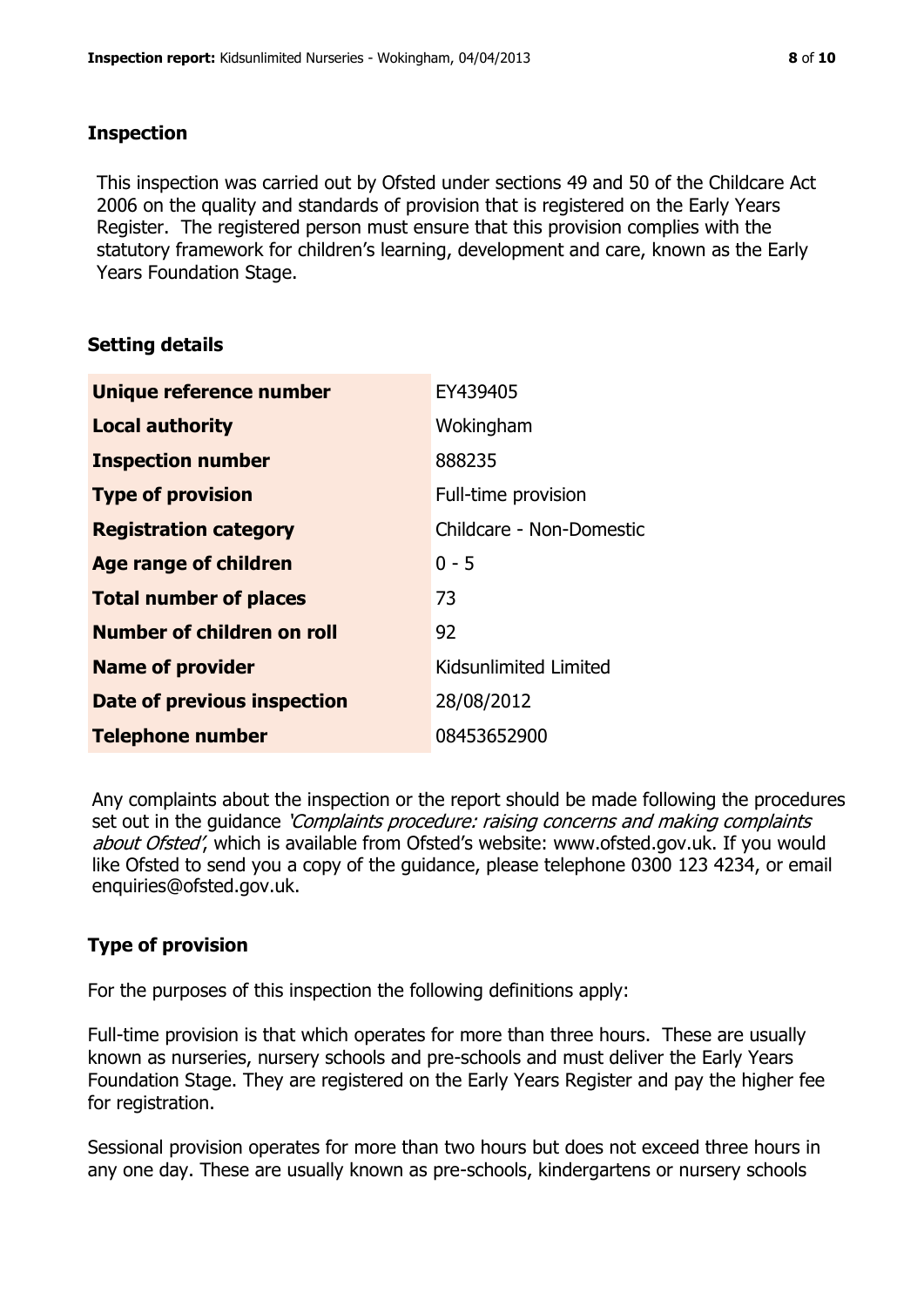and must deliver the Early Years Foundation Stage. They are registered on the Early Years Register and pay the lower fee for registration.

Childminders care for one or more children where individual children attend for a period of more than two hours in any one day. They operate from domestic premises, which are usually the childminder's own home. They are registered on the Early Years Register and must deliver the Early Years Foundation Stage.

Out of school provision may be sessional or full-time provision and is delivered before or after school and/or in the summer holidays. They are registered on the Early Years Register and must deliver the Early Years Foundation Stage. Where children receive their Early Years Foundation Stage in school these providers do not have to deliver the learning and development requirements in full but should complement the experiences children receive in school.